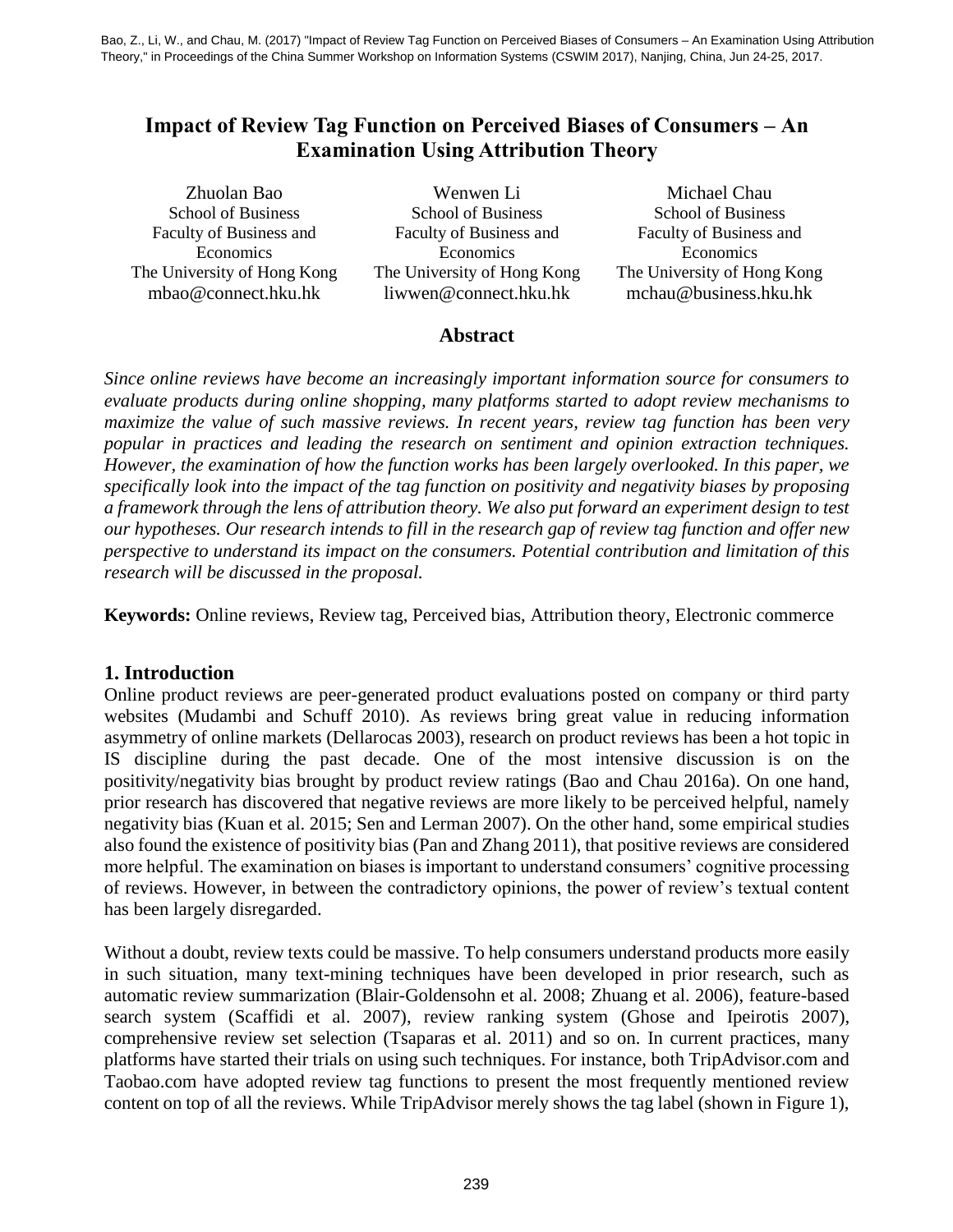i.e. the most frequent features that people comment on, Taobao displays the tag labels as well as the corresponding sentiment using different colors (shown in Figure 2).

The review tag function is mostly used for popular products (Hu and Liu 2004), because under such situations, reviews are too numerous to be processed by human in an effective way. The adoption of the technique could be beneficial for both buyers, sellers and platforms. Buyers are enabled to save their search costs before making an informed decision; sellers could keep track and manage the customer opinions (Hu and Liu 2004). Meanwhile, platforms can also benefit from the better experience they brought to the other parties.

With the techniques being extensively studied in the domain of computer science, few research studies in IS discipline targeted on investigating the phenomenon. To fill in the research gap, this paper attempts to reveal the impact of tag function through the lens of attribution theory. More specifically, we ask the question: how does review tag function influence negativity or positivity bias? Does it strengthen or weaken one of the biases? By putting forward a research design, the proposal aims to contribute to online review studies and extend the current discussions on consumer biases. The results and findings of the proposal could also bring insights from both theoretical and practical perspectives.

| <b>Read reviews that mention:</b>                                 |                | Search revi      | $\sim$                             |
|-------------------------------------------------------------------|----------------|------------------|------------------------------------|
| All reviews<br>maxi bar<br>cafe gray                              | pacific place  | quest experience | <b>Review Tags</b><br>marcel thoma |
|                                                                   |                |                  |                                    |
| top floor<br>Ten products<br>andre fu<br>best hotels in the world | rooms are huge | luxury hotels    |                                    |

Figure 1. Review tag function on TripAdvisor.com

| <b>Average Review Rating</b><br>Review Volume                                                                       |                     |
|---------------------------------------------------------------------------------------------------------------------|---------------------|
| 累计评价 15042<br>商品详情                                                                                                  | <b>Review Tags</b>  |
| 与描述组符<br>去<br>宝贝不错(190)<br>很便宜(111)<br>物流快(133)<br>包装不错(96)<br>i<br>B<br>印刷清晰(64)<br>正版(56)<br>纸质不错(50)<br>纸质一般(37) | 质量好(67)<br>宝贝一般(24) |
|                                                                                                                     |                     |

Figure 2. Review tag function on Taobao.com

# **2. Theory Background**

### *2.1 Review Tag Function*

Before we bring up the theoretical foundation, we introduce the review tag function in more details. We take the current tag function on Taobao.com as our target prototype.

A simple version of tag-generating tool has been described in the work of Archak et al. (2011). Review tags are generated by summarizing all the review texts. The process includes and is not limited to feature extraction, sentiment classification and text summarization (Hu and Liu 2004). As a result, a set of noun phrases and the respective sentiment are produced, which corresponds to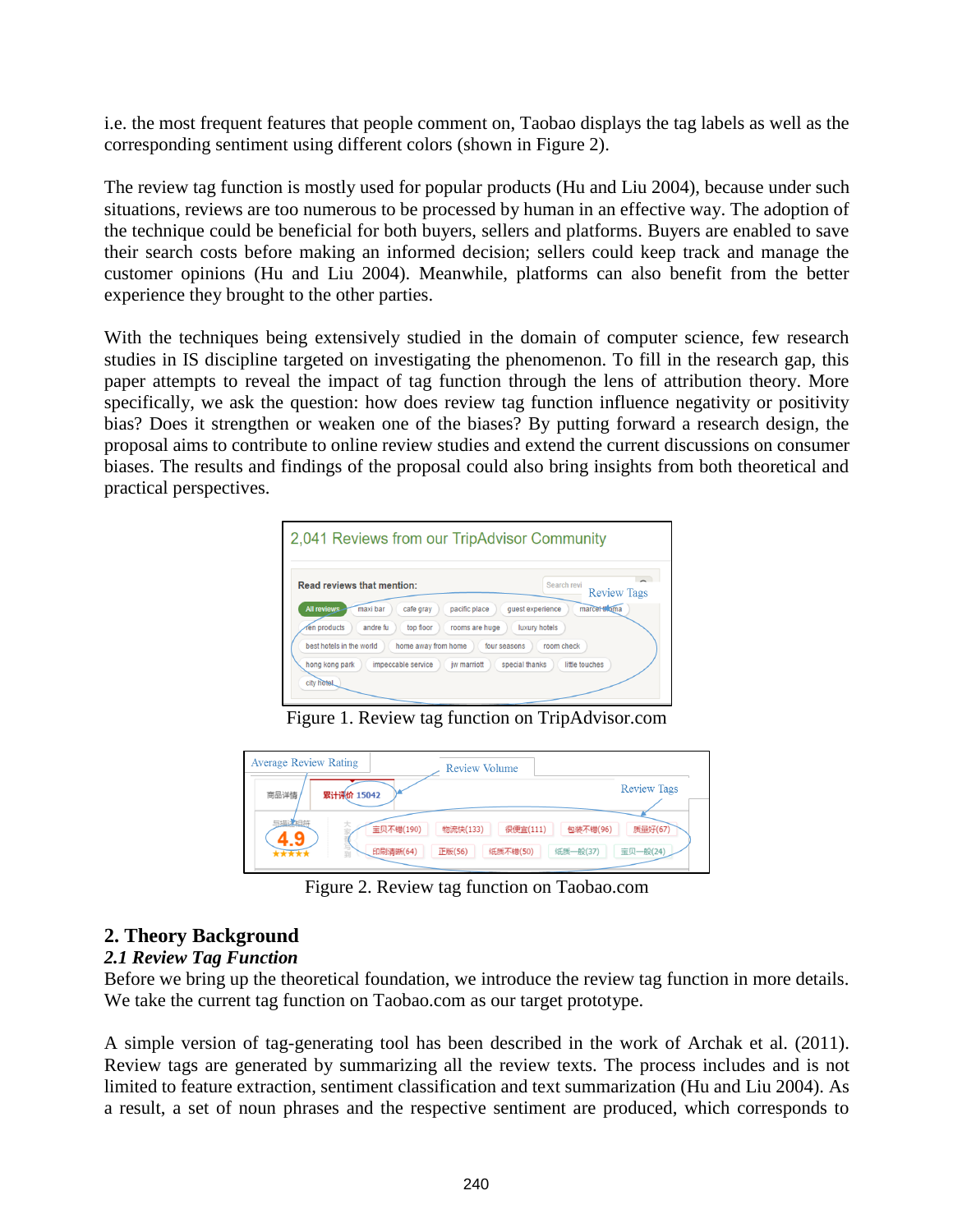product features and their evaluation. Current practice in Taobao.com limits the total number of review tags to ten, so that the function at most displays the top ten features and their sentiment according to the feature frequency ranking. On Taobao.com, the positive tags are presented in red color and negative tags are in green color. Both types of tags display the frequency of the features being mentioned in reviews.

As shown in prior literature, for most products, the number of positive reviews are much larger than that of negative reviews (Dellarocas 2003; Hu et al. 2016). To understand the tag function in the most common situation, in our research, we assume that product reviews follow the J-shape distribution, which is positively skewed, asymmetric and bimodal (Hu et al., 2016). Therefore, such as shown in Figure 2, for a review system with tag function, there are fewer negative tags than positive tags in a typical setting. Moreover, because of the low frequency of negative reviews, negative tags are often placed after positive tags.

#### *2.2 Attribution Theory*

Attribution theory was developed in the field of social psychology for understanding how people perceive and evaluate the behaviors of others (Heider 1958). Attribution refers to the perception or the inference of cause. Attribution research is concerned with all aspects of causal inferences.

There are three pre-assumptions in the theory (Försterling 1986). The first one is that people interpret behavior in terms of its causes and that these interpretations play an important role in determining reactions to the behavior (Heider 1958; Kelley and Michela 1980). The second assumption is that people are generally motivated to gain a realistic understanding of the causes that have led to different events in their personal domain (Heider 1958). Third, it is assumed that a causal understanding serves the function of attaining personal goals and survival (Kelley 1987).

At first, when Heider proposed the attribution theory in his book (Heider 1958), he distinguished causes of actions into two basic types, personal or internal causes, and situational or external causes. For example, if Tom recommends a movie to others, his action might due to his internal taste for this movie, or to other external factors, e.g. every audience of the movie on that day is given a voucher.

Later, Kelley extended and elaborated on how individuals infer causes (Kelley 1967; Kelley 1973). According to his topology of person–stimulus–circumstances, general attributions could be made to the person (Tom's taste for the movie), the stimulus (the movie quality), and circumstances (special gifts for the audiences). Information is used to facilitate an observer's attribution of a behavior.

Kelley (1973) proposed the principle that when people make attribution to an actor's behavior, they would take into consideration how others behave in the same situation. The term, consensus information, is used to refer to the way in which other people respond to the stimulus. Take Tom's recommending the movie as an example, if everyone who watched the movie recommends it, we would observe high consensus. When most others behave in a similar way to Tom, i.e. there is high consensus, we, as observers, tend to attribute the causes external to Tom. But as consensus decreases, our attribution would be more internal to him (McGill 1989).

The theoretical development of attribution theory had enabled consumer research to explore a variety of studies, specifically, the research line which examines the process by which individuals assign causal agency to outcomes experienced by others (He and Bond 2015).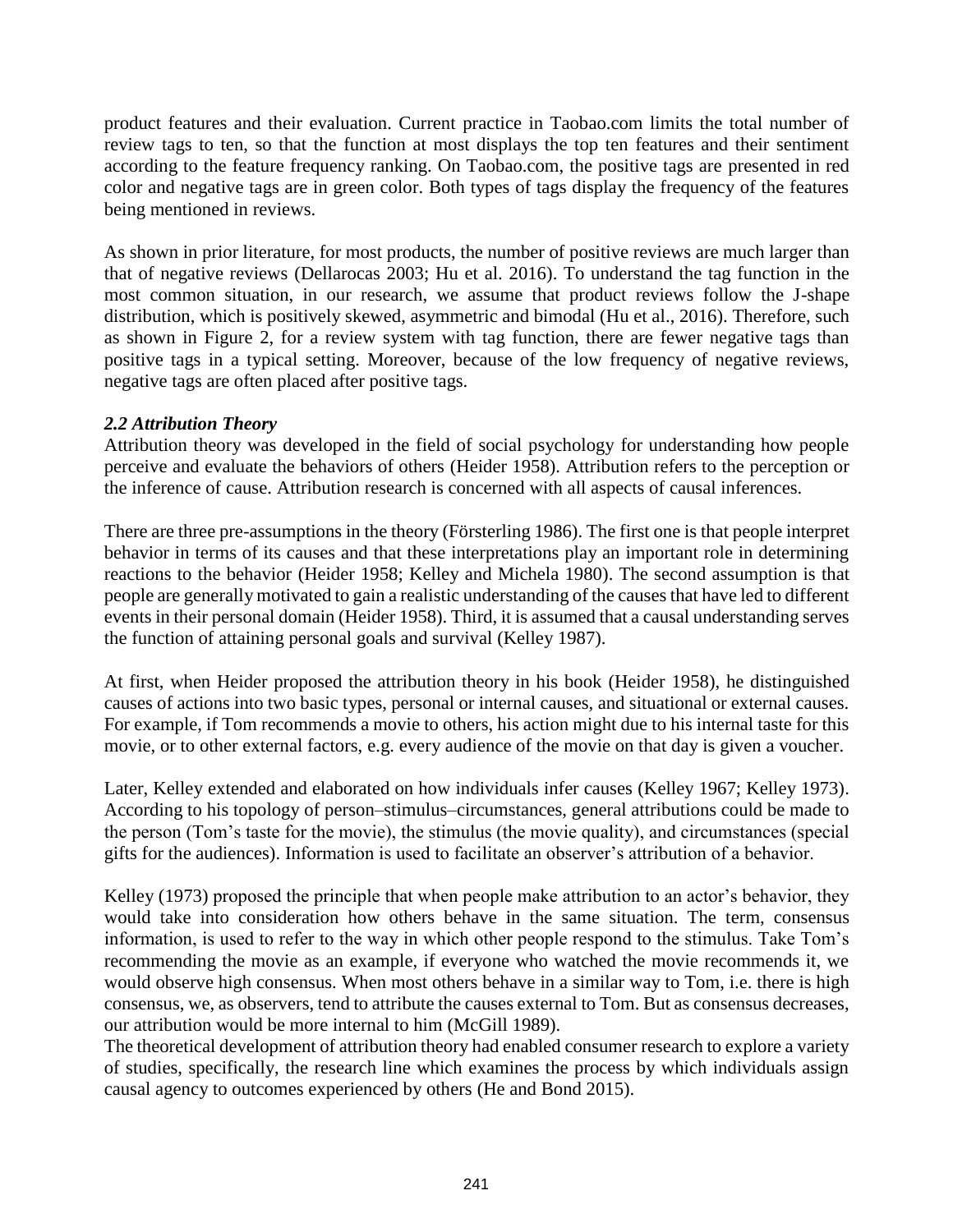### **3. Hypotheses Development**

Our context of online reviews readily fits the principle proposed by Kelley. When making purchase decision, individuals would observe others' product experience contained in reviews. When processing the review information, they would attribute the review content to either product-related features or reviewers' characteristics.

There have been studies using attribution theory within the context. For example, Chen and Lurie (2013) studies the effect of temporary contiguity on reviews' causal attribution. They found that when reviews' writing closely follows consumption, positive reviews would be more attributed to products and hence be more valued. In examining the review dispersion, He and Bond (2015) found that consumers taste similarity moderates the relationship between review dispersion and the attribution to reviewers.

For review system with tag function, potential consumers can read the summarized tags extracted from product reviews. Each of the tags represents a set of product-related features and the respective sentiment, either positive or negative. The presence of tags eliminates consumers' efforts in processing and extracting the outstanding features. However, on the other hand, it might also restrict the scope of features from which consumers make attributions and hence evaluate the product.

Since review tags demonstrate the most frequent feature evaluation, they can also be regarded as high consensus information. According to the attribution theory, the consensus information affords a basis for confidence in one's judgment (Kelley 1973). For positive tags, when potential consumers find that most others respond positively to the same product, they may tend to attribute the positive evaluation to product-related causes. Therefore, the positive reviews would be perceived more valuable and hence positivity bias could be enhanced.

However, for negative tags, since the evaluation frequency comes much less than positive evaluation frequency, negative tags tend to be comparatively viewed as low consensus information. As a consequence, the negative evaluation contained in negative tags is more likely to be attributed internal to reviewers and hence perceived less useful in identifying the product. Therefore, the negative bias could be mitigated. We hypothesize that,

**Hypothesis 1.** Consumers are more likely to perceive positive reviews as helpful when using review system with (*vs* without) tag function.

**Hypothesis 2.** Consumers are less likely to perceive negative reviews as helpful when using review system with (*vs* without) tag function.

# **4. Methodology**

We plan to conduct a between-subjects online experiment to test our hypotheses. First, we will collect product, review and tag data on Taobao.com. We will select multiple products as people might comprehend product information differently for different products (Bao and Chau 2016b). We will use criteria of review volume and distribution to ensure representative review settings. Second, we plan to modify the data and create mock product pages. For a product, we will prepare two webpage versions, one with tag function and one without, while keeping every other element being equal. Although the tag function is mostly used for popular products, which might possess hundreds or thousands of reviews, yet in the experiment, to control for the potential effect of review volume, we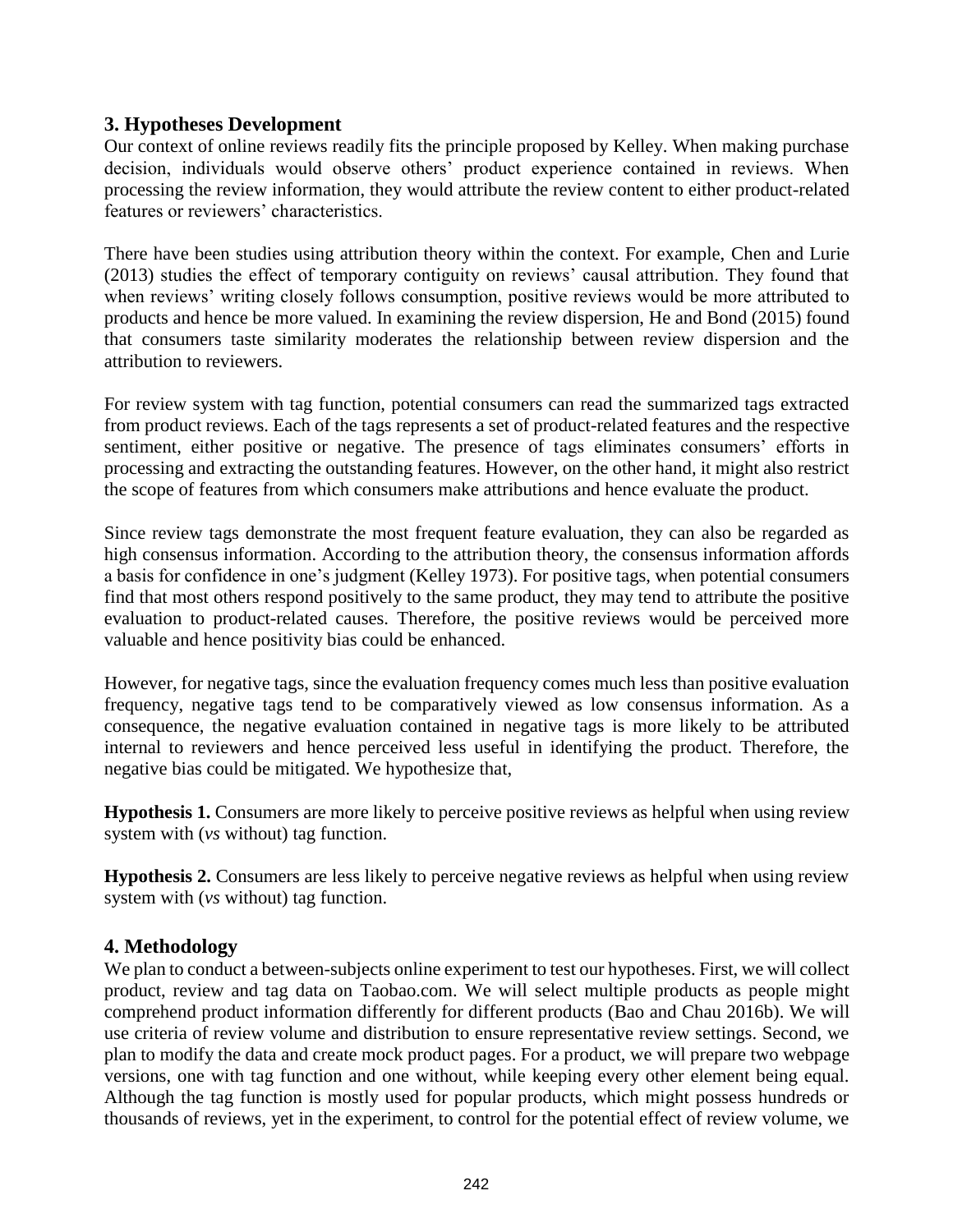constrain the number of reviews to 100, so that potential customers could be able to browse all the content within several pages in both versions.

Next, we would design our survey questionnaire to collect subjective data. Then, we will recruit participants to browse the mock page and ask them to respond to our survey afterwards. Meanwhile, we will also collect the click stream data of the participants as support to our research hypotheses. Analyses on both subjective data and click stream data will be made in a later stage.

### **5. Potential Contributions and Limitations**

### *5.1 Potential Contribution*

Our research has the following potential contributions. First, it fills in the research gap of investigating the impact of review tag function. Second, our research adds value to the current understanding of consumers' cognitive biases during review consumption. Also, our findings have the potential of extending the attribution theory and its applicable domain. At last, our research might be beneficial to practices of tag function in online markets by illustrating its impact on consumer perceptions.

### *5.2 Limitations*

Our proposal has several limitations. First, our target prototype is the review tag function on Taobao.com, which might induce questions of generalizability due to the cultural and language differences. Second, our research assumes a J-shape distribution of reviews for a given product, so the same queries on other review distribution settings might be raised. Besides, the selection of positive and negative features might also influence answers to the research question. Future research could draw on review distribution or selected features to explore their roles in affecting consumers' perception.

### **Acknowledgment**

This research is supported in part by the General Research Fund from the Hong Kong Research Grants Council (#17514516B) and the Seed Funding for Basic Research from the University of Hong Kong (#104003314).

### **6. References**

- 1. Archak, N., Ghose, A., and Ipeirotis, P. G. 2011. "Deriving the Pricing Power of Product Features by Mining Consumer Reviews," Management Science (57:8), pp. 1485-1509.
- 2. Bao, Z., and Chau, M. 2016a. "The Effect of Collective Rating on the Perception of Online Reviews," in: 20th Pacific Asia Conference on Information Systems.
- 3. Bao, Z., and Chau, M. 2016b. "A Schema-Oriented Product Clustering Method Using Online Product Reviews," International Conference on Information Systems (ICIS 2016).
- 4. Blair-Goldensohn, S., Hannan, K., McDonald, R., Neylon, T., Reis, G. A., and Reynar, J. 2008. "Building a Sentiment Summarizer for Local Service Reviews," WWW workshop on NLP in the information explosion era, pp. 339-348.
- 5. Chen, Z., and Lurie, N. H. 2013. "Temporal Contiguity and Negativity Bias in the Impact of Online Word of Mouth," Journal of Marketing Research (50:4), pp. 463-476.
- 6. Dellarocas, C. 2003. "The Digitization of Word of Mouth: Promise and Challenges of Online Feedback Mechanisms," Management science (49:10), pp. 1407-1424.
- 7. Försterling, F. 1986. "Attributional Conceptions in Clinical Psychology," American Psychologist (41:3), p. 275.